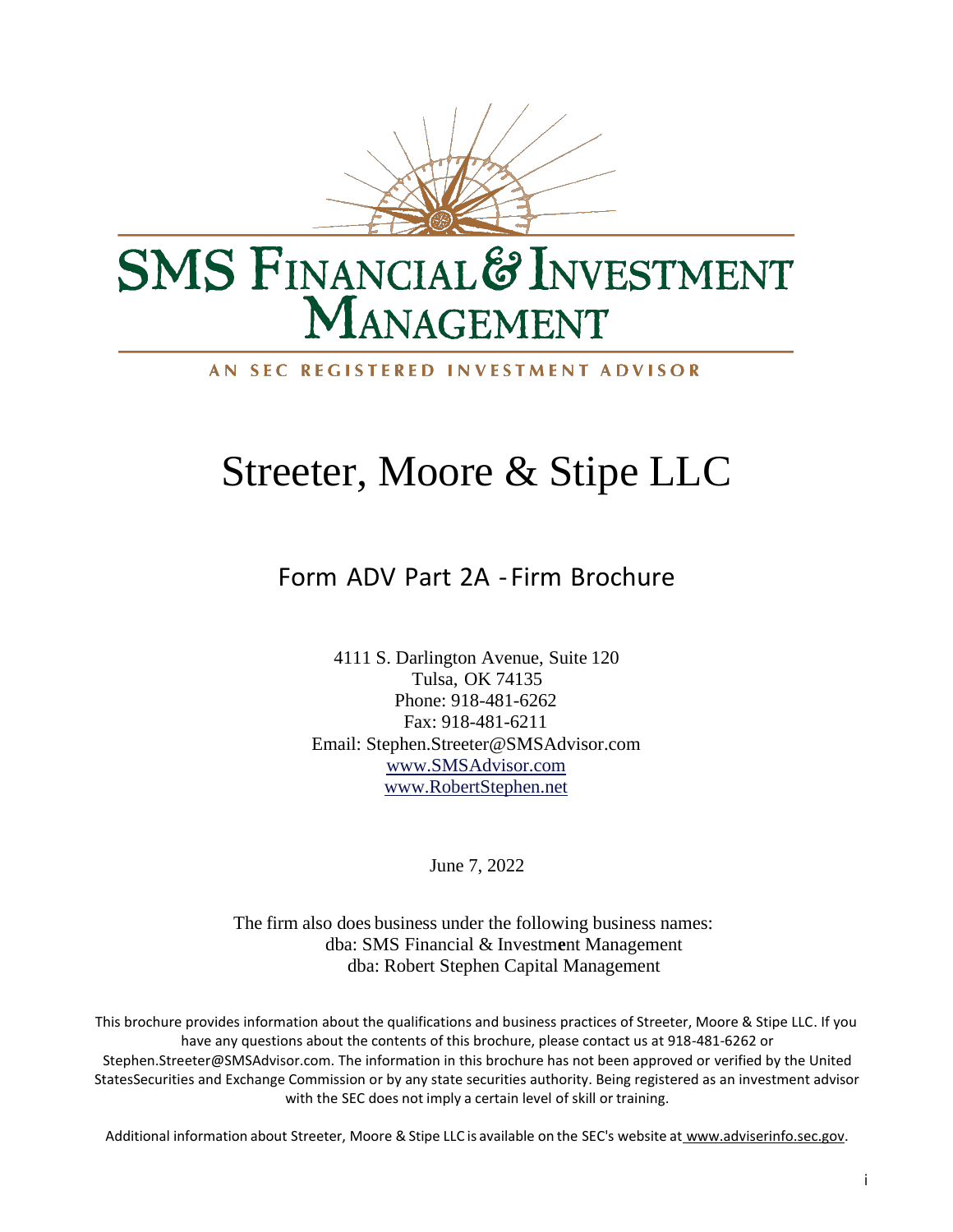#### ITEM 2 **MATERIAL CHANGES**

There have been no material changes to this Brochure since our last update on March 31, 2021; We encourage you to read the Brochure as other changes have been made to the Brochure.

#### **ITEM 3** TABLE OF CONTENTS

| Item <sub>2</sub> |     |
|-------------------|-----|
| Item <sub>3</sub> |     |
| Item 4            |     |
| А.                |     |
| <b>B.</b>         |     |
| 1.                |     |
| 2.                |     |
| C.                |     |
| D.                |     |
| Ε.                |     |
| F.                |     |
|                   |     |
| Item 5            |     |
| A.                |     |
| 1.                |     |
| 2.                |     |
| <b>B.</b>         |     |
| 1.                |     |
| 2.                |     |
| C.                |     |
| D.                |     |
| 1.                |     |
| 2.                |     |
| Е.                |     |
| 1.                |     |
| 2.                |     |
| Item 6            |     |
| Item <sub>7</sub> |     |
| Item 8            |     |
| A.                |     |
| <b>B.</b>         |     |
|                   | ii. |
|                   |     |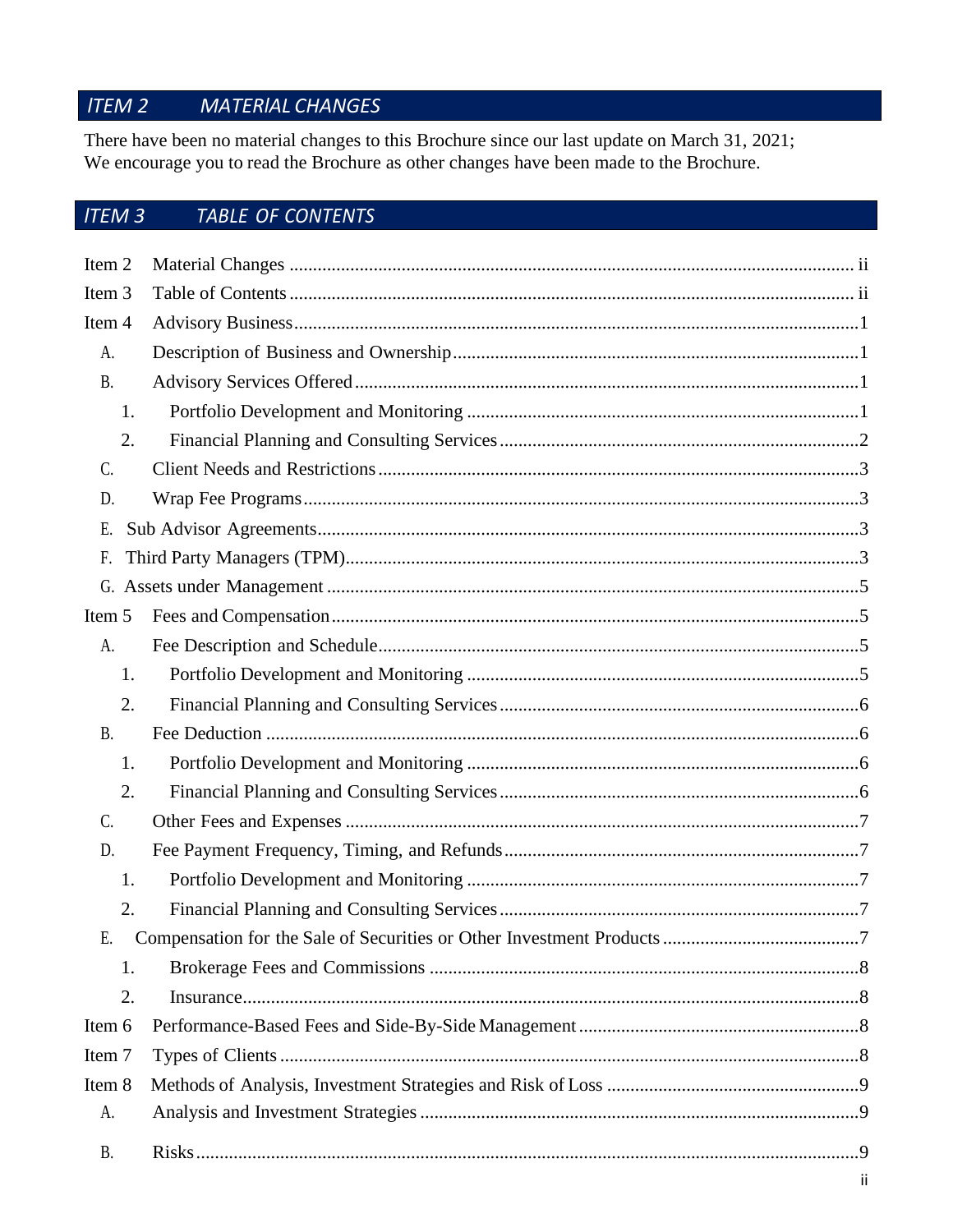| C.                                                                                              |  |  |  |  |
|-------------------------------------------------------------------------------------------------|--|--|--|--|
| Item 9                                                                                          |  |  |  |  |
|                                                                                                 |  |  |  |  |
| A <sub>1</sub>                                                                                  |  |  |  |  |
| <b>B.</b>                                                                                       |  |  |  |  |
| Item 11 Code of Ethics, Participation or Interest in Client Transactions and Personal Trading13 |  |  |  |  |
| A.                                                                                              |  |  |  |  |
| <b>B.</b>                                                                                       |  |  |  |  |
|                                                                                                 |  |  |  |  |
| A.                                                                                              |  |  |  |  |
| 1.                                                                                              |  |  |  |  |
| 2.                                                                                              |  |  |  |  |
| 3.                                                                                              |  |  |  |  |
| $\overline{4}$ .                                                                                |  |  |  |  |
|                                                                                                 |  |  |  |  |
| A.                                                                                              |  |  |  |  |
| <b>B.</b>                                                                                       |  |  |  |  |
|                                                                                                 |  |  |  |  |
| A.                                                                                              |  |  |  |  |
|                                                                                                 |  |  |  |  |
| <b>B.</b>                                                                                       |  |  |  |  |
|                                                                                                 |  |  |  |  |
|                                                                                                 |  |  |  |  |
|                                                                                                 |  |  |  |  |
|                                                                                                 |  |  |  |  |
| A.                                                                                              |  |  |  |  |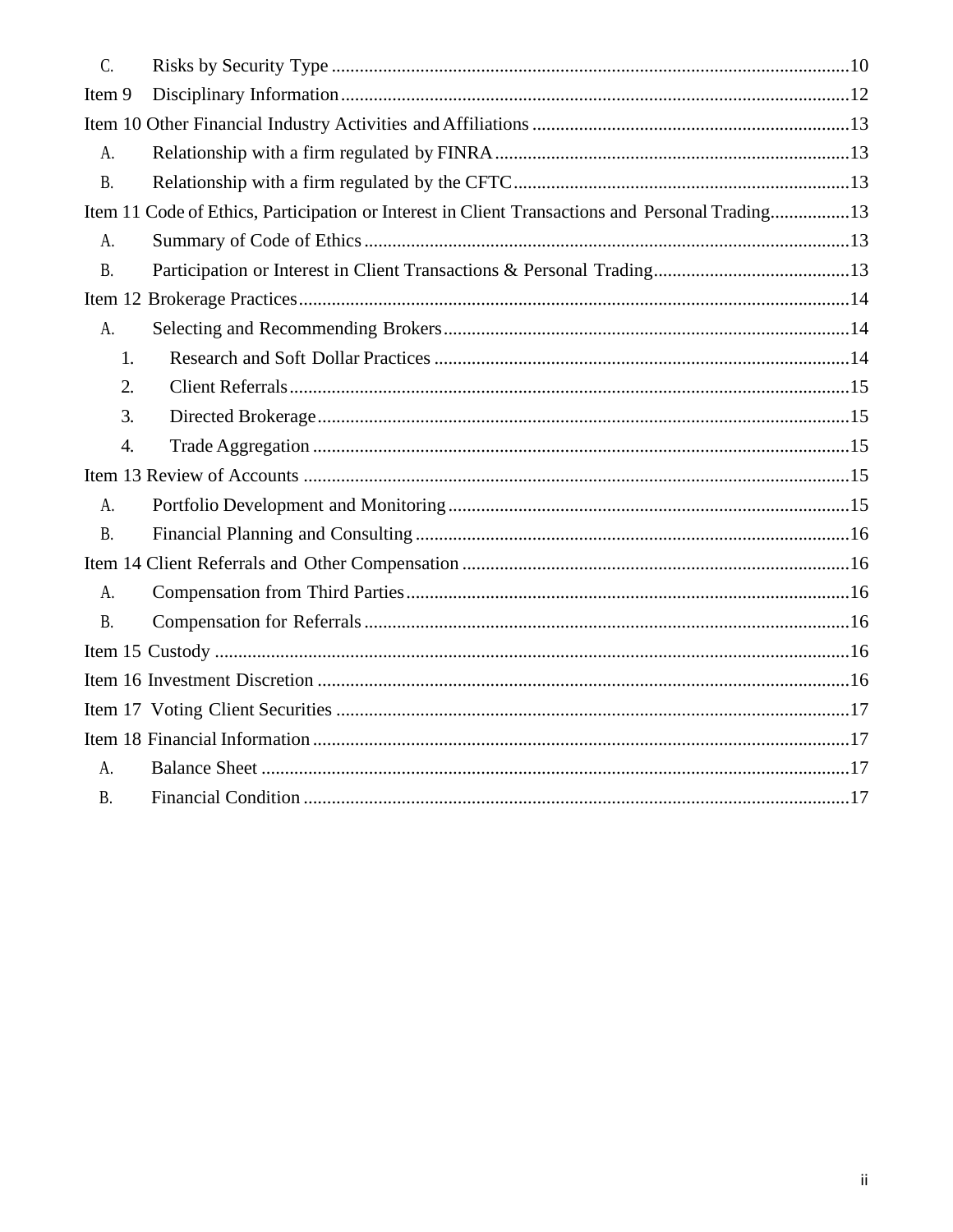## <span id="page-3-0"></span>*lTEM 4 ADVlSORY BUSlNESS*

#### **A. Description of Business and Ownership**

Streeter, Moore & Stipe L.L.C.("SMS"), founded in 1995, is an independently operated investment advisory firm registered with the U.S. Securities and Exchange Commission (SEC). We are a partnership LLC principally owned by Stephen H. Streeter which was established in the State of Oklahoma.

SMS provides a platform for our investment adviser representatives (IARs) to provide services to their clients that best fit the IAR's skill and expertise. IARs may utilize business names and corporate structures that differ from SMS for marketing purposes (see the "doing business as" names on the cover page). SMS does not have any ownership interest in the IAR's trade name or other corporate structure.

Our IARs offer financial planning as well as personalized investment advice. Their investment advice is mainly focused on building a diverse portfolio of mutual funds, ETF's and/or individual stocks and bonds.

#### <span id="page-3-1"></span>**B. Advisory Services Offered**

We provide Portfolio Development and Monitoring and Financial Planning and Consulting Services.

## 1. Portfolio Development and Monitoring

The client can engage SMS to provide discretionary and/or a non-discretionary investment advisory service on a fee basis. Through discussions with each client, goals are established based on the client's financial objectives, circumstances, time horizon and tolerance for risk. Portfolio development is guided by the stated objectives of the client (i.e.,aggressive growth, growth with some income, balanced, income with some growth and income). Each account/portfolio is designed to meet a specific investment goal which the client and IAR have determined is suitable. Once an objective has been determined, the account/portfolio is reviewed periodically.

Clients are responsible for notifying SMS of changes to their financial objectives, circumstances, time horizon, tolerance for risk and/or restrictions.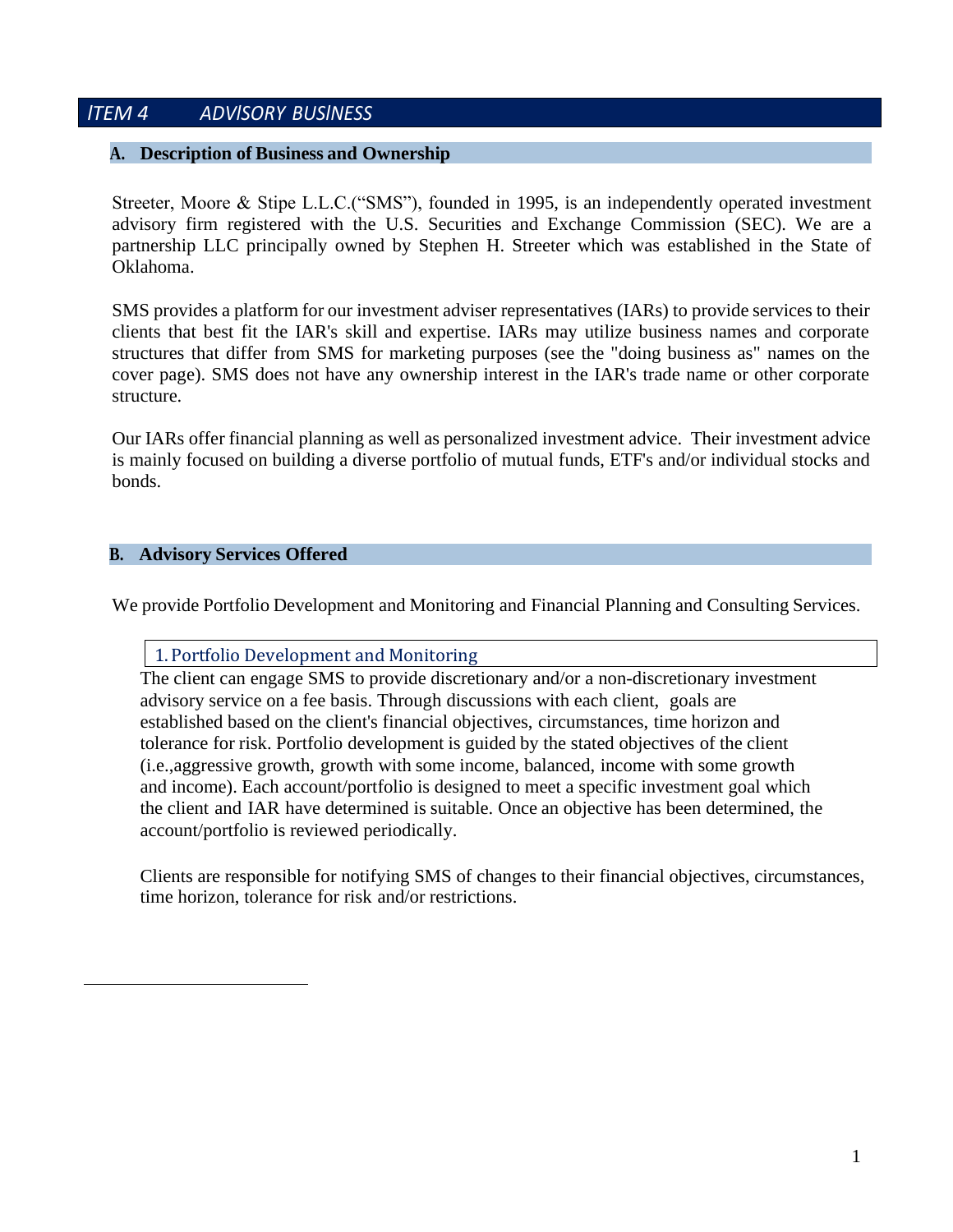## 2. Financial Planning and Consulting Services

SMS offers financial planning services. We gather information and documents through personal interviews and/or our Financial Planning Questionnaire. The information gathered includes, but is not limited to, a client's current financial status, future goals, and attitudes towards risk. With this information, we prepare a financial plan designed to help our clients achieve their stated financial goals and objectives.

Financial plans may address, but are not limited to, the following areas of concern as needed and/or requested by the client:

- Personal: Family records, budgeting, personal liability, estate information and financial goals.
- Tax and Cash Flow: Income tax and spending analysis and planning for past, current and future years.
- Death and Disability: Cash needs at death, income needs of surviving dependents, estate planning and disability income analysis.
- Retirement: Analysis of current strategies and investment plans to help the client achieve their retirement goals.
- Investments: Analysis of investment alternatives, risk tolerance, time horizons and the effect on a client's portfolio.

Financial planning advice is not contingent upon product salesof any kind. Implementation of the recommendations in the financial plan is entirely at the client's discretion. Clients have the option to purchase investment products that SMS recommends through other stockbrokers, investment advisers or insurance agents that are not affiliated with SMS or its representatives. We suggest that clients consult with their attorney, accountant, insurance agent, adviser, or stockbroker.

Financial Planning engagements are considered complete at the delivery of the written financial plan. Upon request, clients may contract to have the financial plans reviewed.

It is the client's responsibility to promptly notify SMS if there is a change in their financial situation or investment objectives for reviewing, evaluating, or revising previous recommendations or services.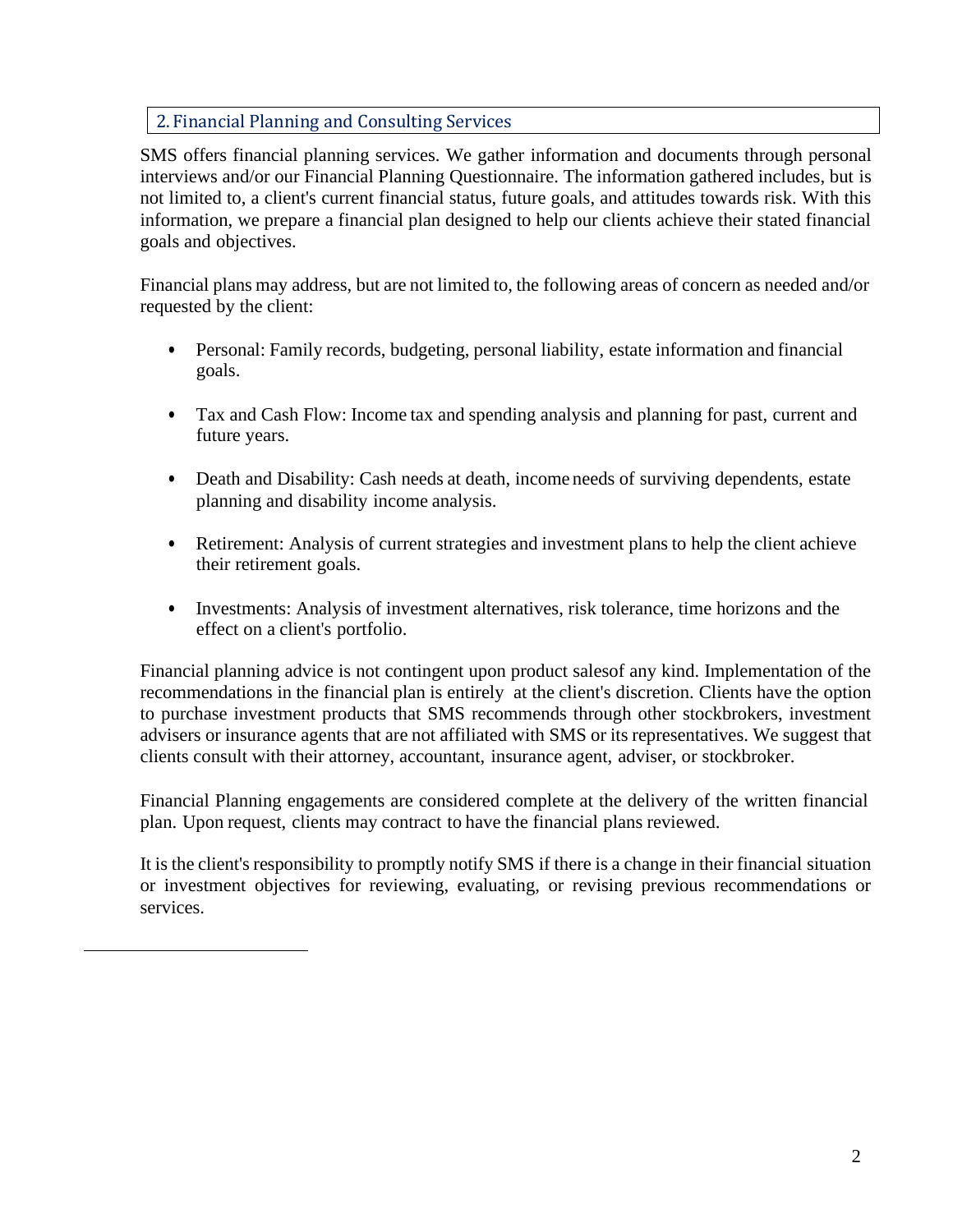We provide consulting services to discuss financial issues when you do not need a full written financial plan. These can be conducted on a one-time or as needed basis.

#### <span id="page-5-0"></span>**C. Client Needs and Restrictions**

We tailor our services to the individual needs of our clients. Clients may place reasonable restrictions on the types of investments to be held in their portfolios, including but not limited to limiting the types/amounts of specific securities purchased for their account, excluding, limiting, or proscribing the purchase of inverse and/or leveraged securities, margin and/or options. We will consider the restriction reasonable if, in our judgment, the restriction does not impair, in any material or other significant manner, our ability to manage a client's assets in accordance with the guidelines for that client's account. Reasonable restrictions, including special instructions and limitations, regarding the investment and management of the account must be provided in writing.

Clients are responsible for notifying SMS of changes to their financial objectives, circumstances, time horizon, tolerance for risk and/or restrictions.

#### <span id="page-5-1"></span>**D. Wrap Fee Programs**

SMS does not participate in a wrap fee program.

#### **E. Sub-Advisory Agreements**

SMS utilizes an independent third-party investment adviser to aid us in the implementation of investment strategies for your portfolio. In certain circumstances, we allocate a portion of a portfolio to an independent third-party investment adviser ("separate account manager") for separate account management based upon your individual circumstances and objectives, including, but not limited to, your account size and tax circumstances. Upon the recognition of such situations, in coordination with you, we will hire a separate account manager or enter into an agreement with you and a separate account manager for the management of those securities.

#### <span id="page-5-2"></span>**F. Third Party Managers (TPM)**

SMS may also provide investment advice and recommendations on the investment strategies of thirdparty investment advisers. SMS may help facilitate your enrollment in the desired third-party management program but does not provide supervision or management of your assets whileinvested with a TPM. SMS client agreements which are in conjunction with a TPM program are on anondiscretionary basis. Managers may be evaluated by SMS for client use. TPM services may include assisting you in identifying your investment objectives and matching personal and financial data with Managers that we view as appropriate for your objectives. You will work with your Investment Adviser Representatives ("IAR") in reviewing TPM programs and you will have final authority to select a manager. The IAR may assist you in completing appropriate documents.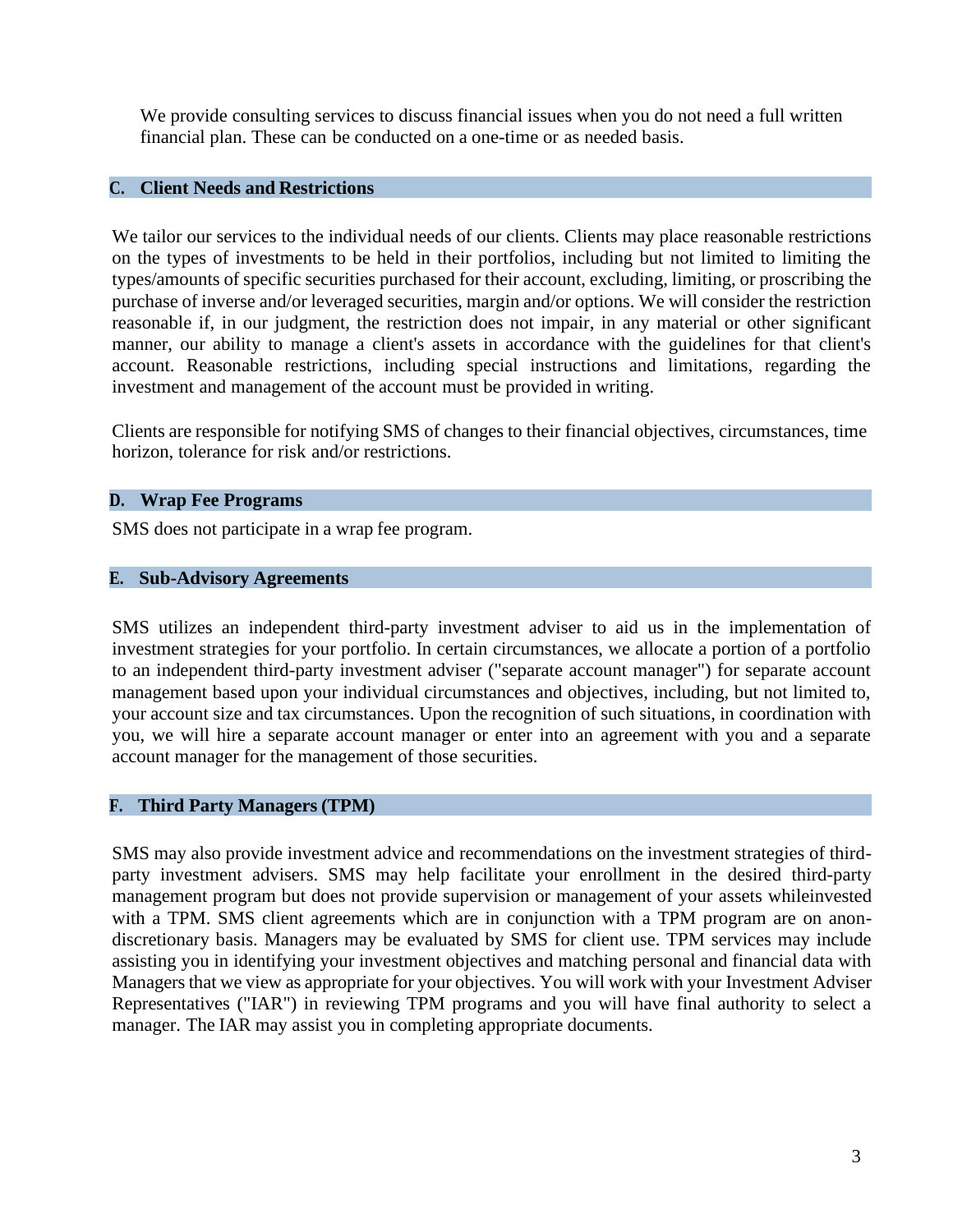SMS IARs assist clients with identifying their risk tolerance and investment objectives. IARs will recommend TPMs in relation to the stated investment objectives and risk tolerance. A client may select a recommended TPM based upon the client's needs. Client will enter into an agreement directly with the unaffiliated third-party Manager who shall provide asset management services and will manage the client's account in accordance with the disclosures set forth in the third-party investment advisor's documents.

Managers selected for your investments under TPM need to meet criteria established by SMS. Among the criteria that may be considered are the manager's experience, assets under management, performance record, client retention, the level of client services provided, investment style, buy and sell disciplines, capitalization level, and the general investment process. Each Client must have a profile that matches the Manager's stated objectives.

## You are advised and should understand that: **A Manager's past performance is no guarantee of future results;**

- There is a certain market and/or interest rate risk which may adversely affect any Manager's objectives and strategies and could cause a loss in a Client's account(s).
- Client risk parameters or comparative index selections provided to SMS are guidelines only and there is no guarantee that they will be met or not be exceeded.

SMS IARs shall be available to answer questions the client may have regarding their account and act as the communication conduit between the client and the third-party investment advisors. Third- party investment advisors may take discretionary authority to determine the securities to be purchased and sold for the client. SMS's policy is that SMS IAR's nor its associated persons execute trades with respect to clients' managed account with the third-party investment advisor(s).

All accounts are managed by the selected Manager and SMS does not have any discretionary trading authority with respect to such accounts. Information collected by our firm regarding Managers is believed to be reliable and accurate but SMS does not necessarily independently review or verify it on all occasions. All performance reporting will be the responsibility of the respective Manager. Such performance reports will be provided directly to you and SMS. SMS does not audit or verify that these results are calculated on a uniform or consistent basis as provided by a Manager directly to SMS or through the consulting service utilized by the Manager.

SMS may enter into agreements with various independent, third-party investment advisers. Under these agreements, SMS may offer clients various types of programs sponsored by these advisers. All third-party investment advisers to whom SMS will refer clients will be licensed as investment advisors by their resident state and any applicable jurisdictions or registered investment advisors with the Securities and Exchange Commission.

Third-party managed programs generally have account minimum requirements that will vary from investment advisor to investment advisor. Account minimums are generally higher on fixed income accounts than equity-based accounts. A complete description of the third-party investment advisor's services, fee schedules and account minimums will be disclosed in the third-party investment advisor's Form ADV or similar Disclosure Brochure.

When we provide investment advice to you regarding your retirement plan account or individual retirement account, we are fiduciaries within the meaning of Title I of the Employee Retirement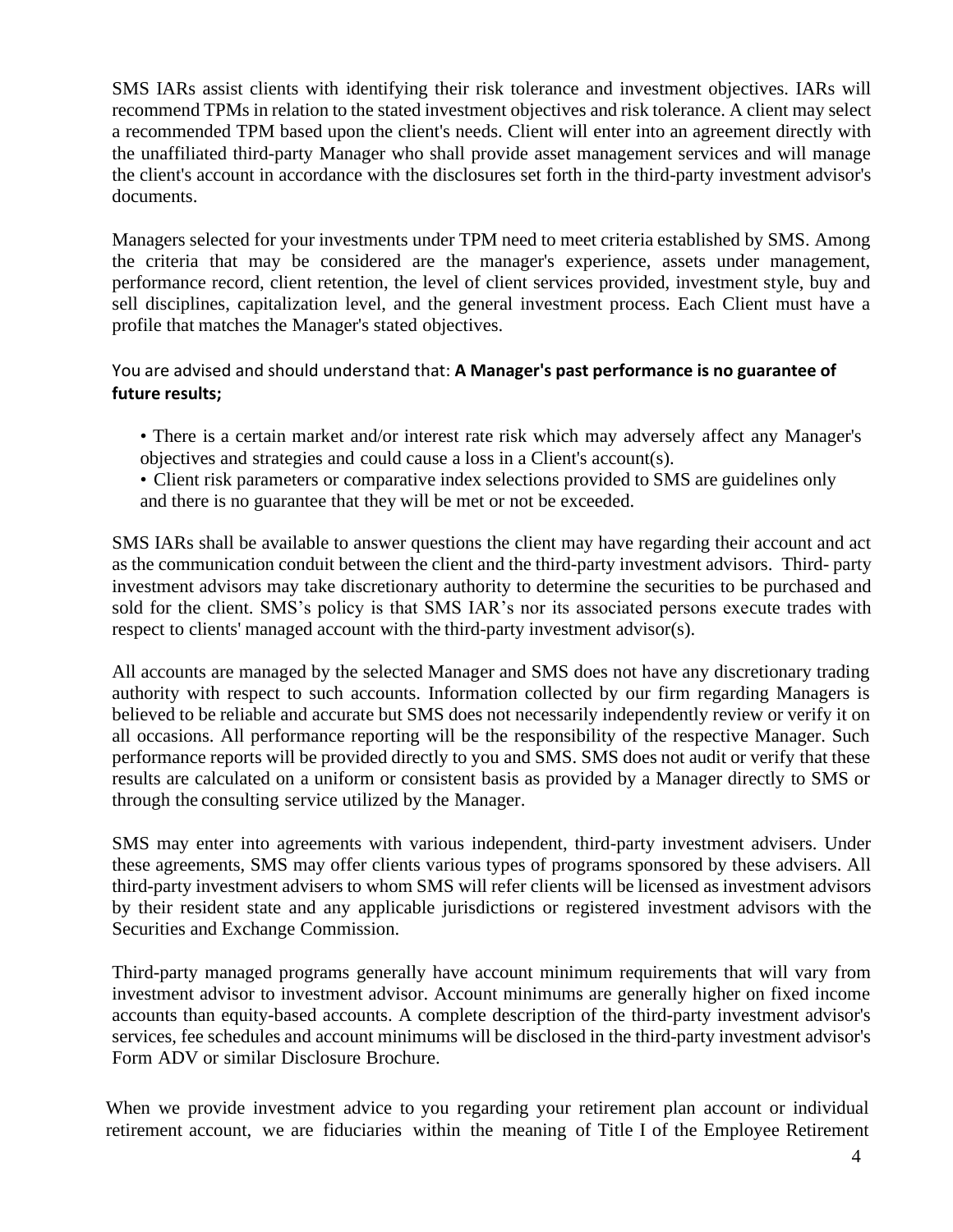Income Security Act and/or the Internal Revenue Code, as applicable, which are laws governing retirement accounts. The way we make money creates some conflicts with your interests, so we operate under a special rule that requires us to act in your best interest and not put our interests ahead of yours.

Under this special rule's provisions, we must:

- Meet a professional standard of care when making investment recommendations;
- Never put our financial interests ahead of yours when making recommendations;
- Avoid misleading statements about conflicts of interest, fees, and investments;
- Follow policies and procedures designed to ensure that we give advice that is in your best interest;
- Charge no more than is reasonable for our services; and
- Give you basic information about conflicts of interest.

For more information about our conflicts of interest, please review items 5, 10, 11 and 14 or reach out to us using the contact information on the cover page of this brochure.

#### <span id="page-7-0"></span>**G. Assets under Management**

As of December 31, 2021, SMS has \$9,261,000 in non-discretionary assets under management and \$197,944,000 in discretionary assets under management for total assets under management of \$207,205,000.

## *lTEM 5 FEES AND COMPENSATlON*

### <span id="page-7-1"></span>**A. Fee Description and Schedule**

1. Portfolio Development and Monitoring

Our clients pay SMS a fee for its portfolio development and monitoring services. The annual fee is based upon the level and scope of the overall services to be provided taking into consideration various objective and subjective factors, including, but not limited to: the amount of the assets placed under management; level of active investment management; whether the account is discretionary or non-discretionary; the scope of financial planning and consulting services; titling and composition of the client's account(s); the complexity of the engagement. The fee is charged quarterly in arrears and is based upon a percentage of the market value (as calculated by the account custodian) of all assets in the account on the last day of each calendar quarter.

| <b>Standard Flat Fee Schedule for Discretionary</b><br>Accounts |                   |  |  |
|-----------------------------------------------------------------|-------------------|--|--|
| Assets under Management                                         | <b>Annual Fee</b> |  |  |
| Less than \$500,001                                             | 1.5%              |  |  |
| More than \$500,001 and less than<br>\$1,000,001                | 1.25%             |  |  |
| \$1,000,001 or higher                                           | $1(1)$ %          |  |  |

This is a flat fee (vs. tiered) schedule. Certain accounts pay a higher fee that will not exceed 2.5% per annum. Fees are negotiable with your IAR and accounts within a household (as defined by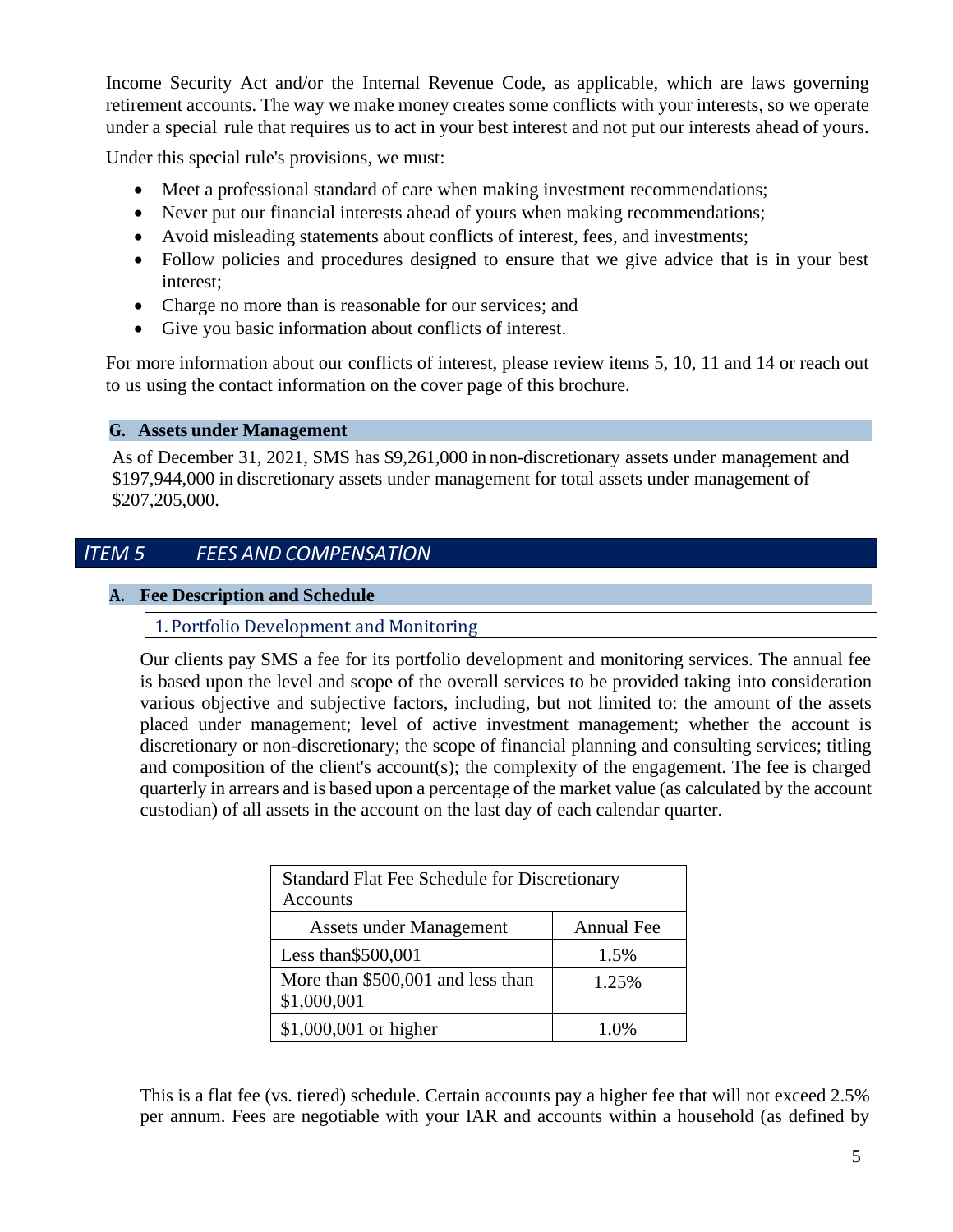SMS and/or the IAR) may be grouped together at our discretion to achieve a lower fee. Fees are specified in detail in each client's investment advisory agreement.

## 2. Financial Planning and Consulting Services

Clients are generally required to enter a separate financial planning agreement with SMS setting forth the terms and conditions of the engagement. The IARs of SMS charge fees of \$100-

\$300 per hour for preparation of a written financial plan and for consulting services. The number of hours required to complete a written financial plan and to provide consulting services will depend on the complexity of the case and will be negotiated with the client prior to engagement.

Financial Planning and Consulting services, generally, are paid in two installments: one-half of the estimated fee at the commencement of the planning process with the balance due upon delivery of a financial plan. Upon delivery of the financial plan, the fixed fee is considered earned by SMS and any unpaid amount is immediately due.

Implementation of the recommendations in the financial plan is entirely at the client's discretion. Clients have the option to purchase investment products that SMS recommends through other stockbrokers, investment advisers or insurance agents that are not affiliated with SMS or its representatives.

However, the client may choose to implement the recommendations in the financial plan through IARs of SMS. The financial plan may include recommendations to purchase insurance products. Certain IARs of SMS are licensed to sell insurance products and will receive a commission on the sale. This is a conflict of interest. We mitigate this conflict by disclosing the relationshipto our clients, by conducting our operations in accordance with our fiduciary duty and by following our firm's code of ethics.

These services and insurance products may be available from other firms at lower fees. All clients and prospective clients should be guided accordingly.

#### <span id="page-8-0"></span>**B. Fee Deduction**

1. Portfolio Development and Monitoring

Most of our clients authorize SMS to instruct the client's custodian to deduct these fees from the account(s) that SMS manages. Fees are deducted quarterly. Clients are encouraged to review the fees charged for accuracy, as the qualified custodian will not verify the accuracy of the fee deducted.

At our discretion, clients may also pay these fees by check within 30 days of receipt of an invoice.

#### 2. Financial Planning and Coaching Services

#### **Financial Planning**

These fees are not deducted from client accounts. They are paid by check in two installments: onehalf of the estimated fee at the commencement of the planning process with the balance due upon delivery of a financial plan.

#### **Hourly Investment and Coaching Services**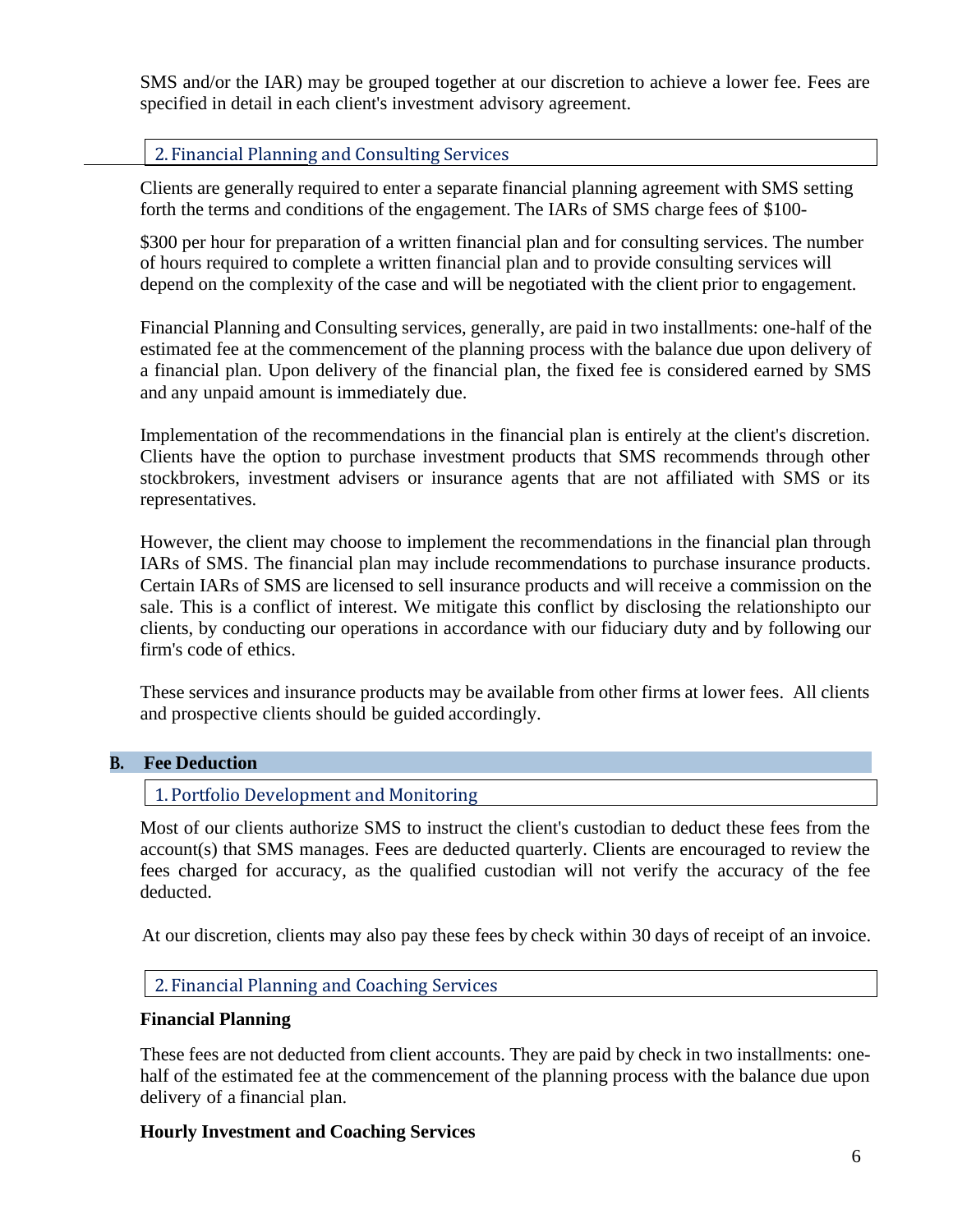These fees are either paid by check or may be deducted from client custodian accounts upon receiving written authorization from client. In isolated cases, fees may be payable in installments with permission of SMS.

#### <span id="page-9-0"></span>**C. Other Fees and Expenses**

**Mutual Funds and Exchange Traded Funds**. Our clients pay SMS a fee for its portfolio development and monitoring services. The fee will be a percentage of the market value of all assets in the account (as calculated by the account's custodian) on the last day of each calendar quarter. In calculating this fee, clients understand that account assets invested in shares of mutual funds, exchange traded funds (ETFs) or other investment companies will be included for purposes of computing portfolio development and monitoring fees.

These same assets will also be subject to additional advisory and other fees/expenses, as set forth in the prospectuses of those funds, paid by the funds but ultimately borne by the investor. These thirdparty fees include but are not limited to: a management fee, other fund expenses, and a possible 12(b)- 1 distribution fee. If a mutual fund also imposes sales charges, a client may pay an initial or deferred sales charge.

**Brokerage and Custodian Expenses**. SMS's fee for its portfolio development and monitoring services does NOT include: brokerage commissions, transaction fees, exchange fees, markups or markdowns, trade away costs, wire transfer, electronic fund transfer fees, margin interest or account fees, ticket charges, other fees, and taxes on brokerage accounts. Third parties will charge fees for brokerage (Broker) services and for custody of assets (Custodian), which may be the same firm. These expenses are charged separately. See section Item 5.E Compensation for the Sale of Securities and or Other Investment Products, Item 12 Brokerage Practices and Item 15 Custody for additional information.

#### <span id="page-9-1"></span>**D. Fee Payment Frequency, Timing, and Refunds**

1. Portfolio Development and Monitoring

Generally, the portfolio development and monitoring fee is paid quarterly in arrears. However, certain clients, as detailed in their investment advisory agreement, pay fees quarterly in advance. Fees are prorated based on the number of days of service provided during each billing period.

Clients may terminate their investment advisory agreement by written notice to SMS. Clients are obligated to pay the fee pro-rated through the date of termination.

2. Financial Planning and Consulting Services

If a client cancels a financial planning and/or consulting service engagement within the first 5 days, all prepaid fees are fully refunded. If a client cancels a financial planning and/or consulting services engagement after the first 5 days, the client will be entitled to a pro-rata refund or SMS will be entitled to a pro- rata payment based on the percentage of work completed.

#### <span id="page-9-2"></span>**E. Compensation for the Sale of Securities or Other Investment Products**

Providing our clients with purchasing options presents conflicts of interest in certain circumstances,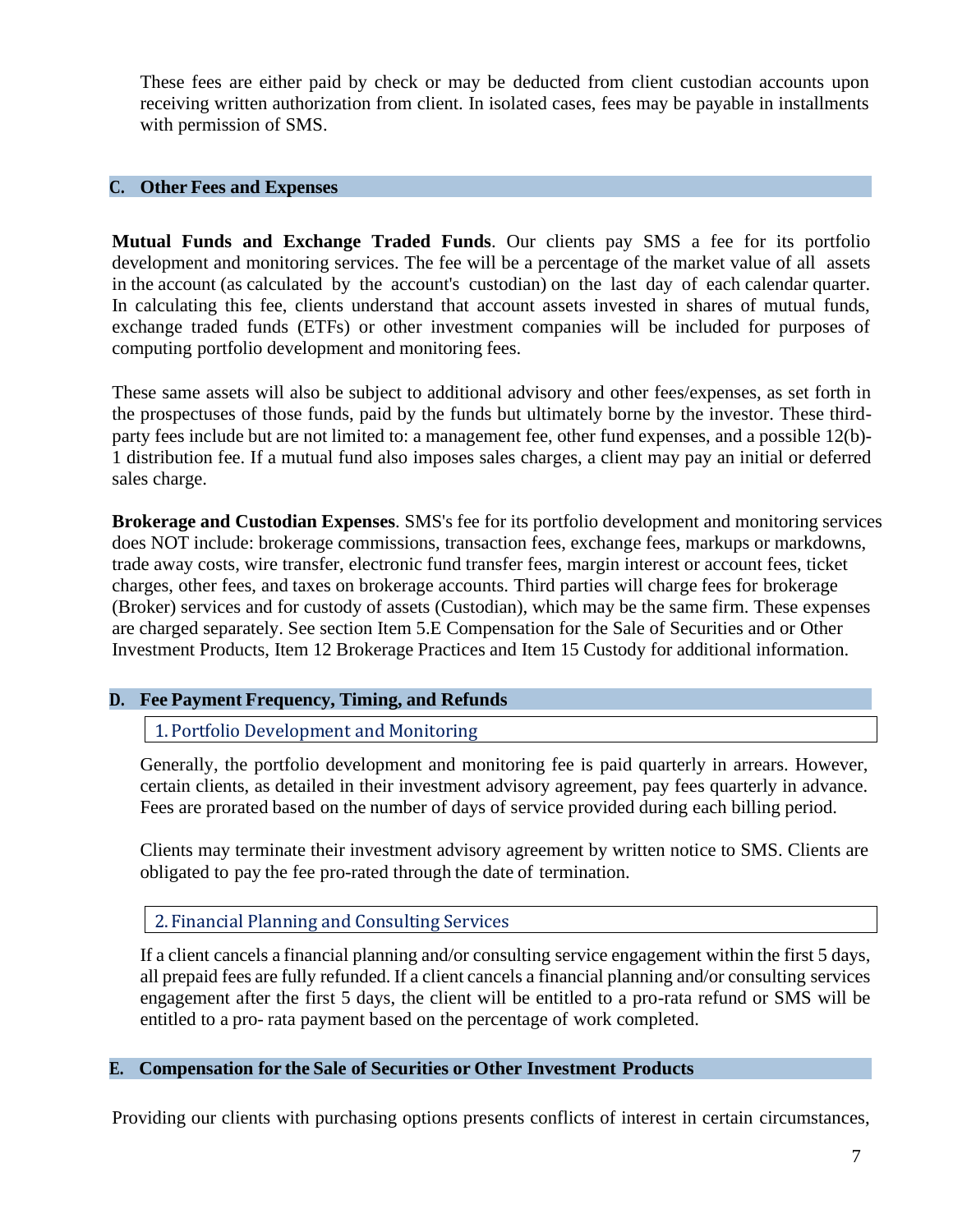as fully described below. We mitigate these conflicts by disclosing the payments and relationships to our clients, by conducting our operations in accordance with our fiduciary duty and by following our firm's code of ethics.

#### 1. Brokerage Fees and Commissions

SMS maintains two alternative custodian/brokerage arrangements for our clients and our

representatives. The options are Raymond James and Fidelity. Our representatives will explain the services available and relative merits and drawbacks under each of these arrangements. As part of each investment advisory agreement for portfolio development and monitoring services, a client will receive a schedule which lists the fees/charges assessed by each of the custodians/brokers. All fees charged by the custodian/broker are subject to change. SMS clients are responsible for all custodial and trade related costs.

#### *Raymond James*

Client accounts held at Raymond James will be subject to the brokerage and/or custodial charges as assessed by the broker/custodian. The IAR will have no discretion as to the payment of these charges and will not receive any portion of these fees.

#### *Fidelity*

Client accounts held at Fidelity will be subject to the brokerage and/or custodial charges as assessed by the broker/custodian.

#### 2. Insurance

Some of our IARs are licensed to offer fixed and variable insurance products for which they receive commissions from the insurance companies through an independent insurance agency.

SMS reminds clients that they have the option to purchase investment products that we recommend through other brokers, advisers or agents that are not affiliated with SMS.

It is important that you understand clearly the charges associated with trading in your account and the conflicts of interest that exist, so do not hesitate to direct any inquiries to your SMS representative and/or Stephen Streeter, who is SMS's Chief Compliance Officer.

## *lTEM 6 PERFORMANCE-BASED FEES AND SlDE-BY-SlDE MANAGEMENT*

SMS charges a performance-based fee on certain client accounts in addition to an asset-based fee. . SMS also manages accounts that are charged only an asset-based fee. A conflict of interest exists when SMS manages both accounts that are charged a performance-based fee and accounts that are charged an asset-based fee. SMS has an incentive to favor accounts for which SMS receives a performance-based fee. SMS mitigates this conflict by disclosing the performance-based fees to our clients, by conducting our operations in accordance with our fiduciary duty and by following our firm's code of ethics.

SMS provides investment advice to individuals and high net worth individuals (together with the entities they may utilize such as trusts, estates, limited liability companies, etc.). The preferred minimum account size is \$20,000 for portfolio development and monitoring services. There is no minimum account size for providing financial planning and consulting services. The minimum account size is negotiable based on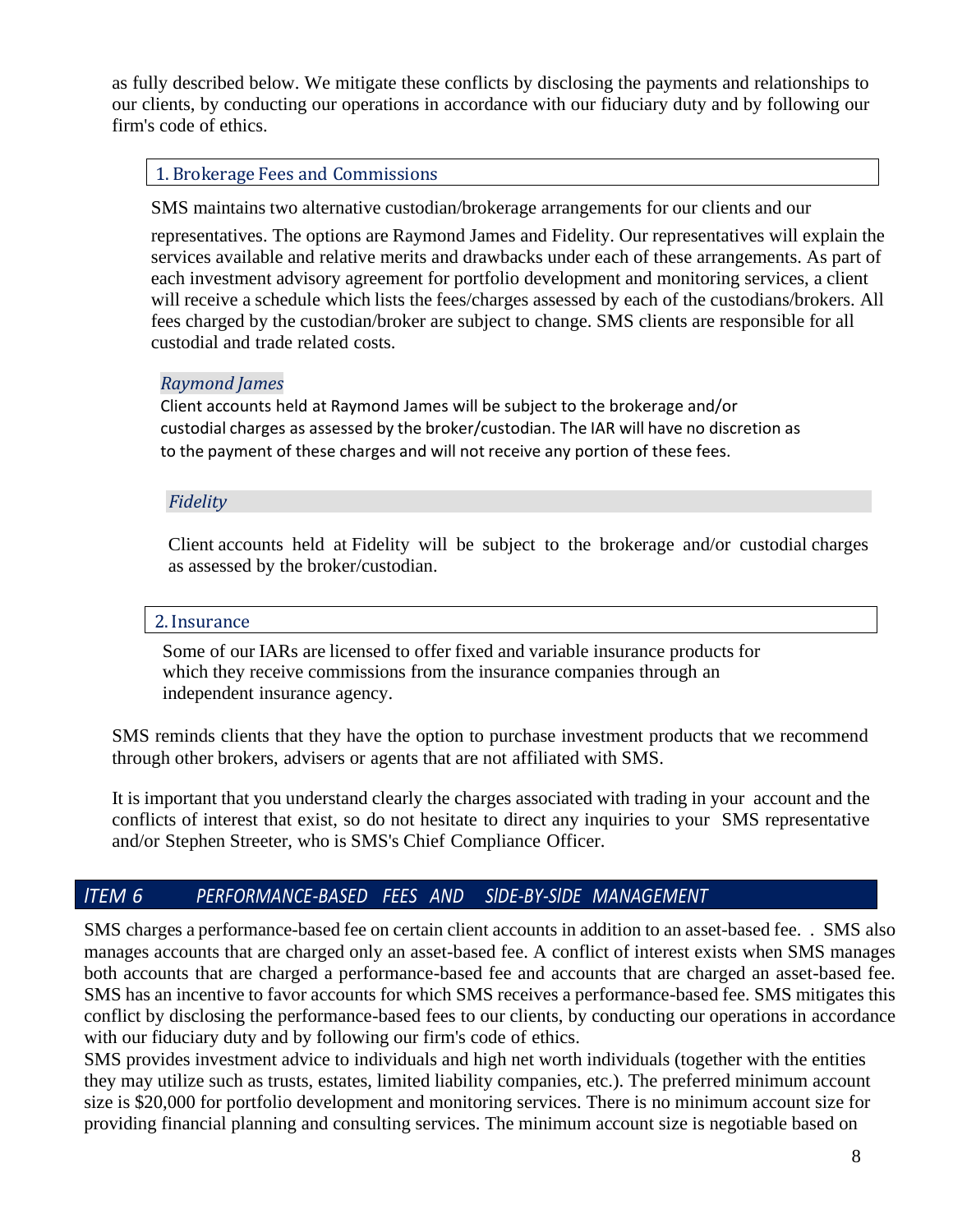certain criteria such as anticipated future earning capacity, anticipated future additional assets, related accounts, or negotiations with the client.

## <span id="page-11-0"></span>*lTEM 8 METHODS OF ANALYSlS, lNVESTMENT STRATEGlES AND RlSK OF LOSS*

#### **A. Analysis and Investment Strategies**

SMS utilizes the following methods of security analysis:

- Charting (analysis performed using patterns to identify current trends and trend reversals to forecast the direction of prices)
- Fundamental (analysis performed on historical and present data, with the goal of making financial forecasts)
- Technical (analysis performed on historical and present data, focusing on price and trade volume, to forecast the direction of prices)
- Cyclical (analysis performed on historical relationships between price and market trends, to forecast the direction of prices)

SMS utilizes the following investment strategies when implementing investment advice given toclients:

- Long Term Purchases (securities held at least a year)
- Short Term Purchases (securities sold within a year)
- Short Sales (contracted sale of borrowed securities with an obligation to make the lender whole)
- Trading (securities sold within thirty (30) days)
- Margin Transactions (use of borrowed assets to purchase financial instruments)
- Options (contract for the purchase or sale of a security at a predetermined price during a specific period of time)

#### <span id="page-11-1"></span>**B. Risks**

Investing in securities involves risk of loss that clients should be prepared to bear. SMS does not guarantee the future performance of an account or any specific level of performance, the success of any investment decision or strategy that SMS may use, or the success of SMS's overall management. Clients understand that investment decisions made for the client's account by SMS are subject to various market, currency, economic, political, and business risks, and that those investment decisions will not always be profitable.

Every method of analysis has its own inherent risks. To perform market analysis SMS must have access to current/new market information. We have no control over the dissemination rate of market information; therefore, unbeknownst to SMS, certain analyses may be compiled with outdated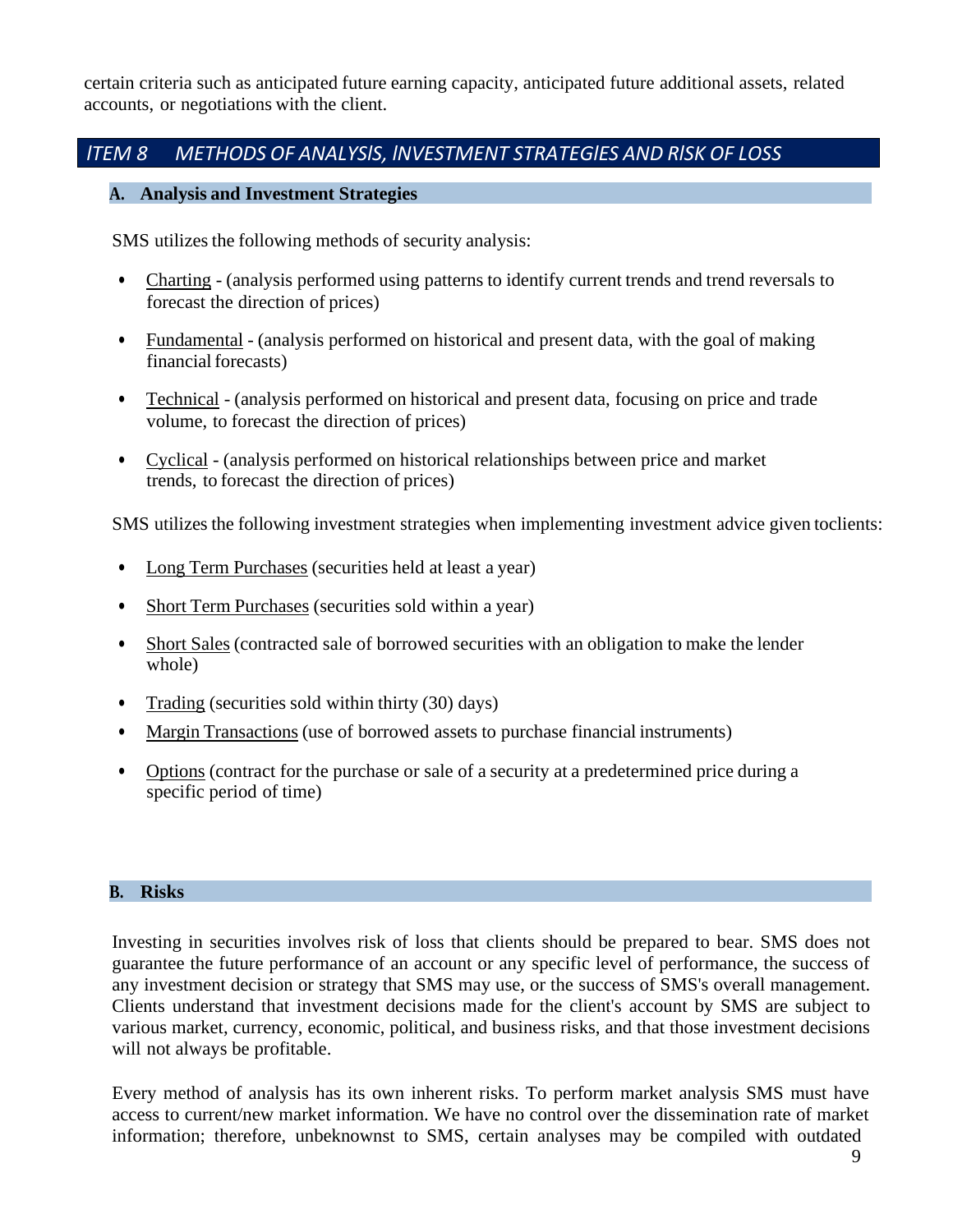market information, severely limiting the value of the analysis. Furthermore, market analysis can only produce a forecast of the direction of market values.

There can be no assurances that a forecasted change in market value will materialize into actionable and/or profitable investment opportunities. Our primary investment strategies - Long Term Purchases, Short Term Purchases, and Trading - are fundamental investment strategies. However, every investment strategy has its own inherent risks and limitations. For example, longer term investment strategies require a longer investment time period to allow for the strategy to potentially develop. Shorter term investment strategies require a shorter investment time period to potentially develop but, as a result of more frequent trading, may incur higher transactional costs and taxes when compared to a longer-term investment strategy. Trading, an investment strategy that requires the purchase and sale of securities within a thirty (30) day investment time period involves a very short investment timeperiod but can incur higher transaction costs and taxes when compared to a short-term investment strategy and could have substantially higher transaction costs than a longer term investment strategy.

In addition to the fundamental investment strategies discussed above, we may also implement and/or recommend the use of options transactions. Each of these strategies has a high level of inherent risk.

The use of option transactions as an investment strategy involves a high level of inherent risk. Option transactions establish a contract between two parties concerning the buying or selling of an asset at a predetermined price during a specific period of time. During the term of the option contract, the buyer of the option gains the right to demand fulfillment by the seller. Fulfillment may take the form of either selling or purchasing a security depending upon the nature of the option contract. Generally, the purchase or the recommendation to purchase an option contract by SMS shall be with the intent of offsetting/"hedging" a potential market risk in a client's portfolio.

**Please Note**: Although, generally, the intent of the options-related transactions implemented by SMS is to hedge against principal risk, certain of the options-related

strategies (i.e., straddles, short positions, etc.), may, in and of themselves, produce principal volatility and/or risk. Thus, a client must be willing to accept these enhanced volatility and principal risks associated with such strategies. Due to this heightened risk, client may direct SMS,in writing, not to employ any or all such strategies for their accounts.

#### <span id="page-12-0"></span>**C. Risks by Security Type**

Currently, SMS primarily invests client assets among various stocks, bonds, mutual funds ("MFs") and exchange traded fund ("ETFs") as part of an allocation strategy on both a discretionary and nondiscretionary basis in accordance with the client's designated investment objective(s).

Financial Risk: which is the risk that the companies we recommend to you perform poorly, which Investing in Stocksinvolves the assumption of risk including: affect the price of your investment.

- Market Risk: which is the risk that the Stock Market will decline, decreasing the value of the securities we recommend to you.
- Inflation Risk: which is the risk that the rate of price increases in the economy deteriorates the returns associated with the stock.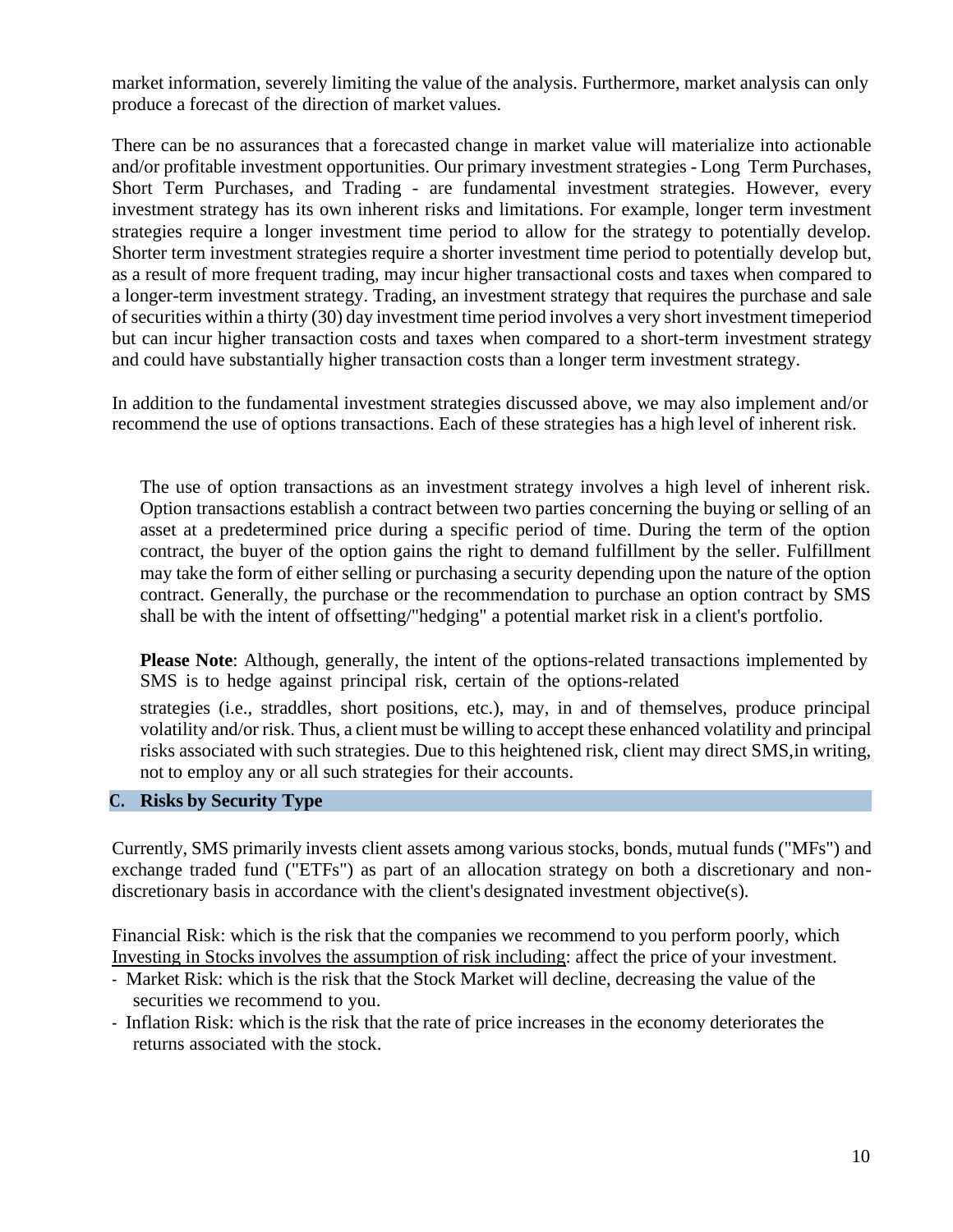- Political and Governmental Risk: which is the risk that the value of your investment will be affected by the introduction of new laws or regulations.

Investing in Bonds involves the assumption of risk including:

- Interest Rate Risk: which is the risk that the value of the bond investments we recommend to you will fall if interest rates rise.
- Call Risk: which is the risk that your bond investment will be called or purchased back from you when conditions are favorable to the bond issuer and unfavorable to you.
- Default Risk: which is the risk that a bond issuer is unable to pay the contractual interest or principal on the bond in a timely manner or at all.
- Inflation Risk: which is the risk that the rate of price increases in the economy deteriorates the returns associated with the bond.

## Exchange Traded Funds(ETFs) may be used as a means of carrying out an investment

strategy. As with traditional mutual funds, ETFs charge asset-based fees, although these fees tend to be relatively low. ETFs are traded on stock exchanges or on the over-the-counter market. ETFs generally do not charge initial sales charges or redemption fees and investors typically pay only customary brokerage fees to buy and sell ETF shares. An investment in an ETF generally presents the same primary risks as an investment in a conventional mutual fund (i.e., one that is not exchange traded) that has the same investment objectives, strategies, and policies. The price of an ETF can fluctuate up or down, and a client account could lose money investing in an ETF if the prices of the securities owned by the ETF go down. In addition, ETFs are subject to the following risks that do not apply to conventional mutual funds:

- Market Risk: which is the risk that the Stock Market will decline, decreasing the value of the securities we recommend to you;
- An active trading market for an ETF's shares may not develop or be maintained; or
- Trading of ETFs shares may be halted if the listing exchange's officials deem such action appropriate, the shares are delisted from the exchange, or the activation of market-wide "circuit breakers" (which are tied to large decreases in stock prices) halts stock trading generally.

Mutual Funds are managed independently of a client's account and incur additional fees and/or expenses which are borne indirectly by the client's account in connection with any such investment. There is also a risk that a fund manager will deviate from the stated investment strategy of the fund making it less suitable. Additionally, these investments are subject to the same risks as the underlying investments.

Investments may include leveraged and/or inverse MFs and/or ETFs.

Leveraged and/or Inverse MFs/ETFs are products that have more risk and features that are different in nature than other types of MFs/ETFs. They are complex financial instruments. A leveraged MFs/ETFs generally seeks to deliver multiples of the daily performance of the index or benchmark that it tracks. An inverse MF/ETF (also called "short" funds) generally seeks to deliver the opposite of the daily performance of the index or benchmark that it tracks. Inverse MFs/ETFs often are marketed as a way for investors to profit from, or at least hedge their exposure to, downwardmoving markets. Most leveraged and inverse MFs/ETFs "reset" daily, meaning that they are designed to achieve their stated objectives on a daily basis. Performance ofthese MFs/ETFs over a period longer than one day can differ significantly from their stated daily performance objectives. SMS may use these products as part of a trading, allocation or hedging strategy which may involve holding periods substantially longer than the one day for which these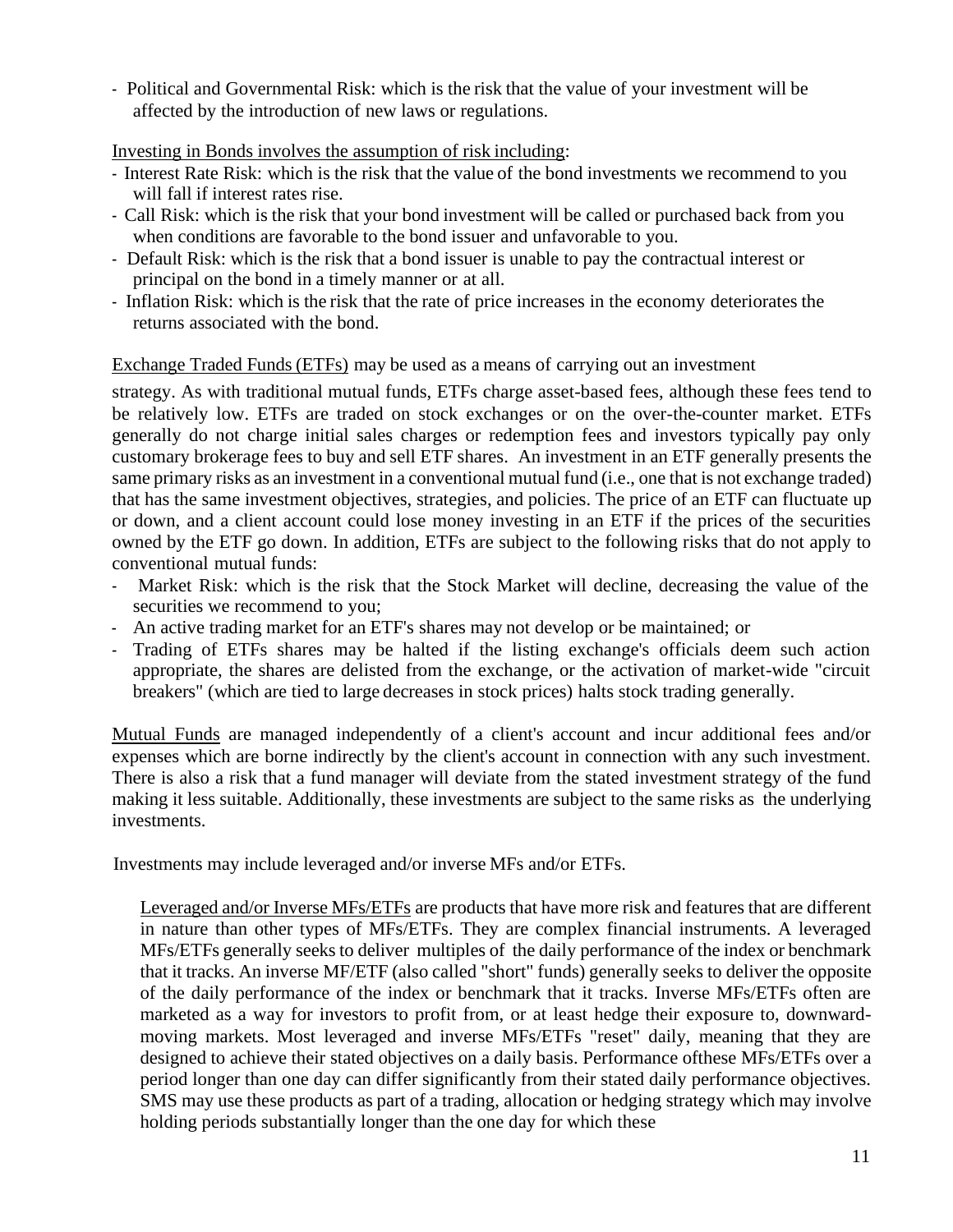products were designed.

There can be **no assurance** that any such strategy will prove profitable or successful. Due to this heightened risk, a client may direct SMS, in writing, not to employ any or all such strategies for their accounts.

Epidemics, Pandemics, Outbreaks of Disease and Public Health Issues. Our business activities could be materially adversely affected by pandemics, epidemics and outbreaks of disease in Asia, Europe, North America and/or globally or regionally, such as COVID-19, Ebola, H1N1 flu, H7N9 flu, H5N1 flu, Severe Acute Respiratory Syndrome (SARS), and/or other epidemics, pandemics, outbreaks of disease, viruses and/or public health issues. Specifically, COVID-19 spread (and is currently spreading) around the world since its initial emergence in China in December 2019 and severely negatively affected (and may continue to materially adversely affect) the global economy and equity markets (including, in particular, equity markets in Asia, Europe and the United States). Although the long-term effects or consequences of COVID-19 and/or other epidemics, pandemics and outbreaks of disease cannot currently be predicted, previous occurrences of other pandemics, epidemics and other outbreaks of disease, such as H5N1 flu, H1N1 flu, SARS and the Spanish flu, had a material adverse effect on the economies and markets of those countries and regions in which they were most prevalent. Any occurrence or recurrence (or continued spread) of an outbreak of any kind of epidemic, communicable disease or virus or major public health issue could cause a slowdown in the levels of economic activity generally (or cause the global economy to enter into a recession or depression), which would adversely affect the business, financial condition and operations of the Adviser. Should these or other major public health issues, including pandemics, arise or spread farther (or continue to spread or materially impact the day to day lives of persons around the globe), the Adviser could be adversely affected by more stringent travel restrictions, additional limitations on the Adviser's operations or business and/or governmental actions limiting the movement of people between regions and other activities or operations(or to otherwise stop the spread or continued spread of any disease or outbreak).

Geopolitical Risk: Geopolitical and other events (e.g., war or terrorism) may disrupt securities markets and adversely affect global economies and markets, thereby decreasing the value of an account's investments. Sudden or significant changes in the supply or prices of commodities or other economic inputs such as oil may have material and unexpected effects on both global securities markets and individual countries, regions, sectors, companies, or industries, which could significantly reduce the value of an account's investments. War, terrorism and related geopolitical events have led, and in the future may lead, to increased short-term market volatility and may have adverse long-term effects on U.S. and world economies and markets generally.

## *lTEM 9 DlSClPLlNARY lNFORMATlON*

SMS does not have any material legal or disciplinary events to disclose.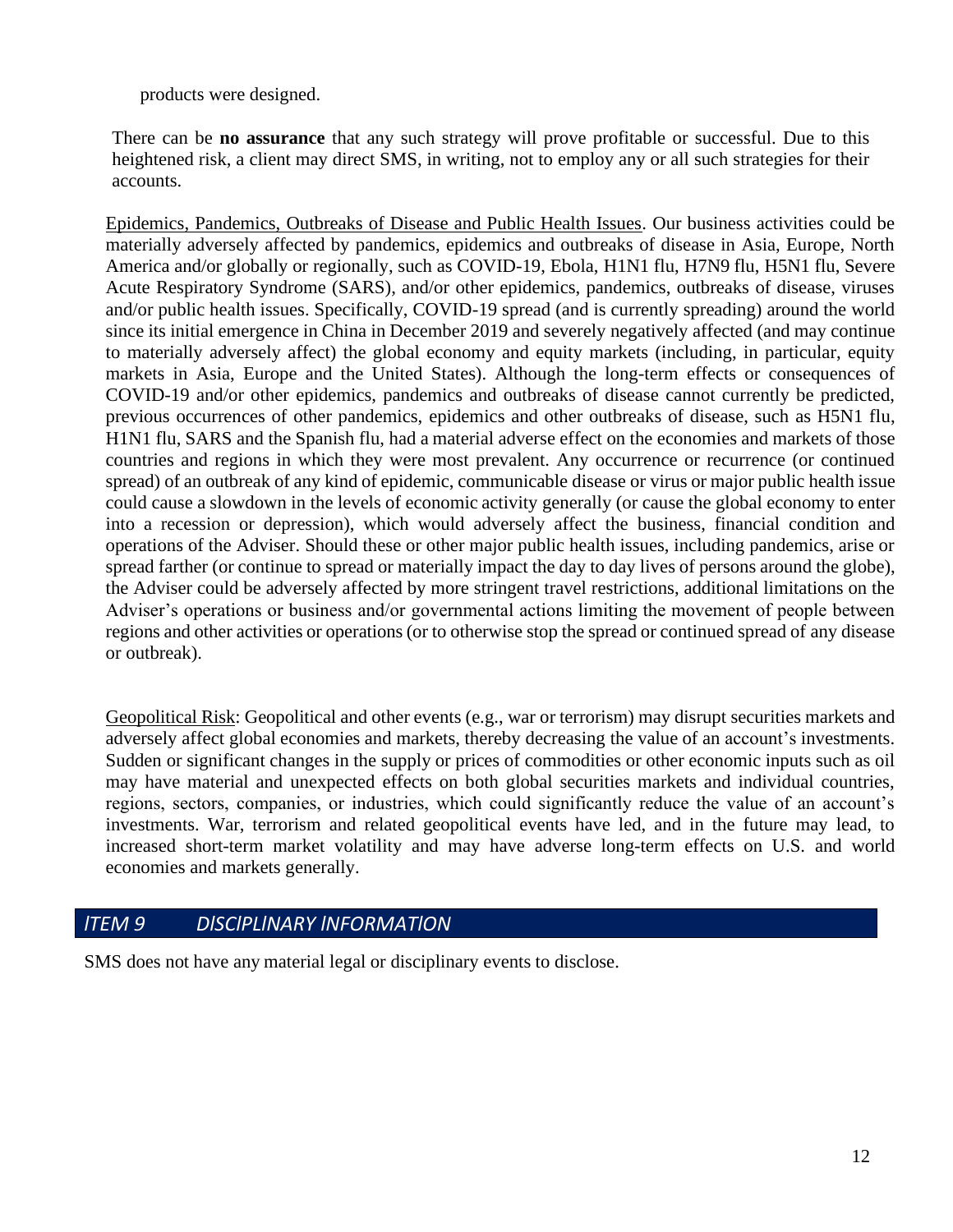## *lTEM 1O OTHER FlNANClAL lNDUSTRY ACTlVlTlES AND AFFlLlATlONS*

#### **A. Insurance Products**

Certain IARs are licensed to offer fixed and variable insurance products for which they will receive commissions from the insurance companies through an independent insurance agency.

#### **B. Conflicts of Interest**

Being registered as an IAR and an insurance agent presents a conflict of interest because our IAR has an incentive to recommend insurance products based on the commissions received. We mitigate this conflict by disclosing the relationship to our clients, by conducting our operations in accordance with our fiduciary duty and by following our firm's code of ethics.

## <span id="page-15-0"></span>ITEM 11 CODE OF ETHIC, PARTICIPATION OR INTEREST IN CLIENT TRANSACTIONS AND PERSONAL TRADING

#### **A. Summary of Code of Ethics**

SMS's Code of Ethics ("Code") has been designed to comply with the requirements of the Investment

Advisers Act of 1940 Rule 204A-1. Among other things, the Code (i) requires that all employees comply with applicable federal and state securities laws, (ii) requires that access persons submit to SMS reports containing their personal securities holdings and transactions in reportable securities, and that SMS review such reports, (iii) requires access persons to obtain pre-approval of certain personal investments; and (iv) contains policies and procedures designed to prevent the misuse of material, nonpublic information. All personnel of SMS are required to certify their compliance with the Code of Ethics.

<span id="page-15-1"></span>SMS will provide a copy of its Code of Ethics to a client or prospective client upon request.

### **B. Participation or Interest in Client Transactions & Personal Trading**

SMS and/or individuals associated with SMS may buy or sell securities for their personal accounts which are identical to those recommended to clients. Additionally, SMS and/or individuals associated with SMS may have an interest or position in a security(ies) which may also be recommended to client. These situations represent a conflict of interest, SMS has established the following restrictions:

- A director, officer, or employee of SMS shall not buy or sell securities for their personal portfolio(s) where their decision is substantially derived in whole or part because of his/her employment unless the information is also available to the investing public on reasonable inquiry.
- No director, officer, or employee may purchase or sell any security prior to a block transaction being implemented for advisory account(s). However, they may participate in block trades with clients.
- A director, officer or employee of SMS shall not prefer his/ her own interest to that of advisory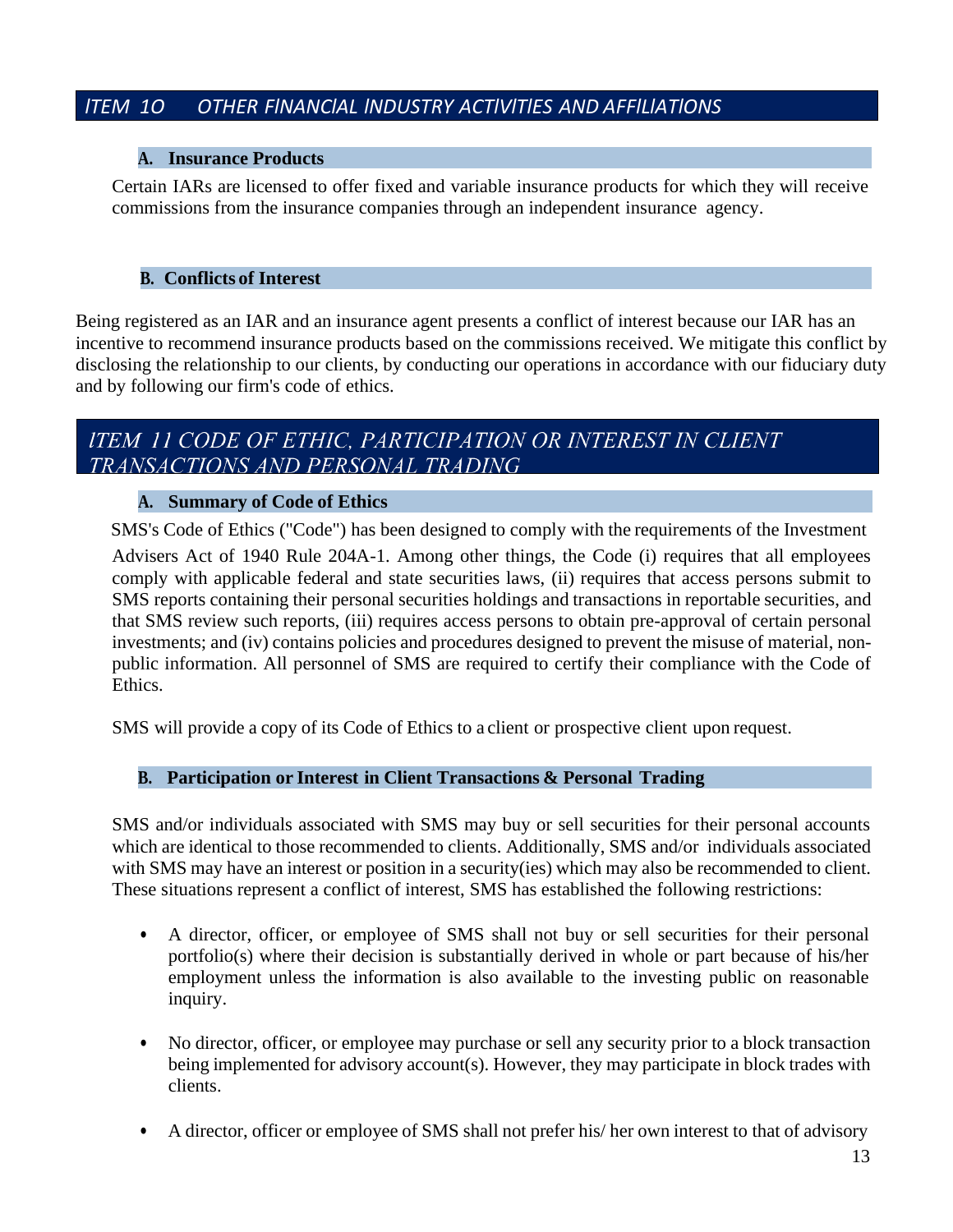clients.

These restrictions are in addition to the Code of Ethics reporting requirements.

#### <span id="page-16-0"></span>**ITEM** *12 BROKERAGE PRACTICES*

#### **A. Selecting and Recommending Brokers**

We recommend that our clients use third party registered broker-dealers, members FINRA/SIPC, as qualified custodians ("custodians"). SMS is independently owned and operated and is not affiliated with our custodians. The custodians will hold client assets in a brokerage account, variable annuity, and/or variable life insurance policy. While we recommend that you use certain firms as your custodian, you will decide whether to do so and will open your account with them by entering into

an account agreement directly with them. We do not open the account for you, although we may assist you in doing so.

Generally, we execute transactions through your custodian. However, in accordance with our duty of best execution, we may use other brokers to execute trades for your account as described below. We seek to recommend custodians/brokers that will hold your assets and execute transactions on terms that are the most favorable for a transaction based on all relevant factors. We consider a wide range of factors in making this recommendation. SMS conducts periodic reviews of the broker-dealers made available to SMS clients, and may recommend changes in a brokerage arrangement if it determines that it cannot satisfy its obligation to achieve best execution for client transactions through a brokerdealer.

SMS maintains two custodian/brokerage arrangements for our clients and our representatives. The options include Raymond James and Fidelity. Our representatives will explain the services available and relative merits and drawbacks under each of these arrangements. As part of each investment advisory agreement for portfolio development and monitoring services, a client will receive a schedule which lists the fees/charges assessed by each of the custodians/brokers. All fees charged by the custodian/broker are subject to change. SMS clients are responsible for all custodial and trade related costs.

### 1.Research and Soft Dollar Practices

Services provided to us by our custodians include research (including mutual fund research, thirdparty research, and proprietary research), brokerage, custody, access to mutual funds and other investments that are available only to institutional investors or would require a significantly higher minimum initial investment. In addition, custodians may make available software and other technology that provide access to client account data (such as trade confirmations and account statements), facilitate trade execution, provide research, pricing information, quotation services, including market data services, and other market data, assist with contact management, facilitate payment of fees to the firm from client accounts, assist with performance reporting, facilitate trade allocation, and assist with back- office support, record-keeping, and client reporting. Custodians may also provide access to financial planning software, practice management consulting support, best execution assistance, consolidated statements assistance, educational and industry conferences, marketing and educational materials, technological and information technology support. Many of these services may be used to service all or a portion of the firms' accounts, including accounts not maintained at Raymond James or Fidelity.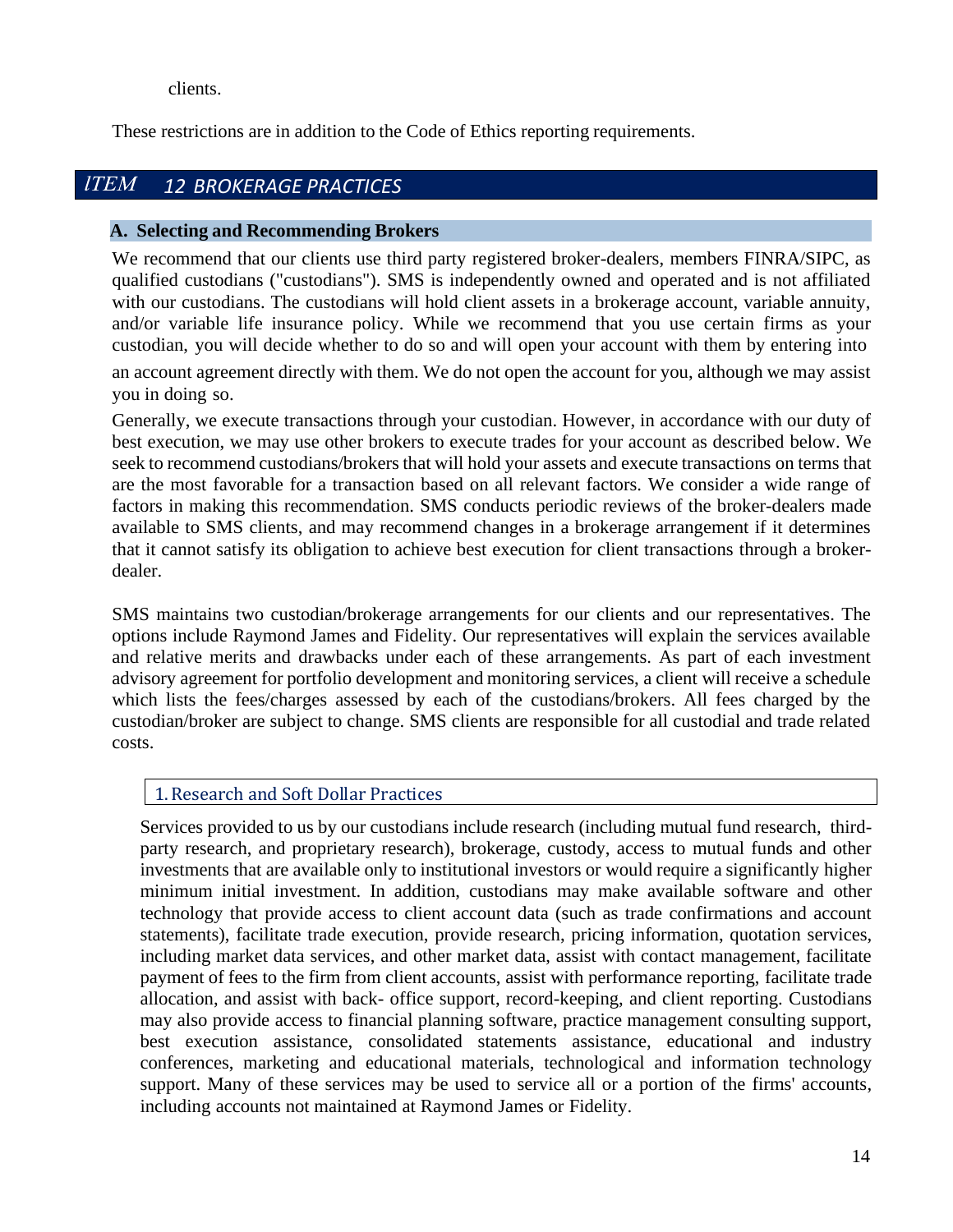#### 2. Client Referrals

SMS does not receive client referrals from broker-dealers. Referrals are not a factor in selecting broker-dealers.

#### 3.Directed Brokerage

SMS does not routinely allow clients to direct brokerage practices, even though we are able to do so. If a client is directing brokerage, we may be unable to obtain the favorable execution of client transactions and transactions may be more costly for clients.

Clients may request in writing that brokerage transactions be directed to a particular brokerdealer/custodian. However, if an IAR cannot use that broker-dealer/custodian they will not be able to accept the account.

### 4. Trade Aggregation

An IAR may determine that his/her clients should purchase/sell the same investment opportunity at the same time. In these situations, the IAR may aggregate the trades for eligible client accounts. This practice is also referred to as "block trading." Although the custodians used by SMS do not provide volume discounts on trade execution costs, block trading provides streamlined execution and gives the IAR's clients (included in the block trade) the average price. Some clients will receive a better price, others worse than if the trades had been entered individually.

**Note**: Clients who have not provided discretionary authority to SMS will likely not be included in block trades because the IAR must contact such clients before they can enter trades for their accounts. As a result, on the occasions where an IAR decides to take the same action on a security for all clients, these clients may receive share prices that are better or worse than other SMS clients who have granted SMS discretionary authority.

There is no obligation to include any account in a block trade unless the IAR believes it is in the client's best interest. In making this determination, the IAR may consider a number of factors, including, but not limited to: (a) the client's investment objectives and policies; (b) investment guidelines; (c) liquidity requirements; (d) legal or regulatory restrictions; (e) tax considerations; and (f) the nature and size of the blocked order.

SMS' directors, officers, and employees may participate in block trades with clients. The overarching principle is that no client is intentionally favored over another client that is similarly situated.

## <span id="page-17-0"></span>*lTEM 13 R E V I E W O F A C C O U N T S*

#### **A. Portfolio Development and Monitoring**

Account reviews are provided on a periodic basis, but can be as often as quarterly. Account reviews are prepared by SMS' IARs.

Account custodians provide statements to clients, at least, quarterly which show holdings and account activity since the prior report. Clients are encouraged to participate in meetings with advisor to discuss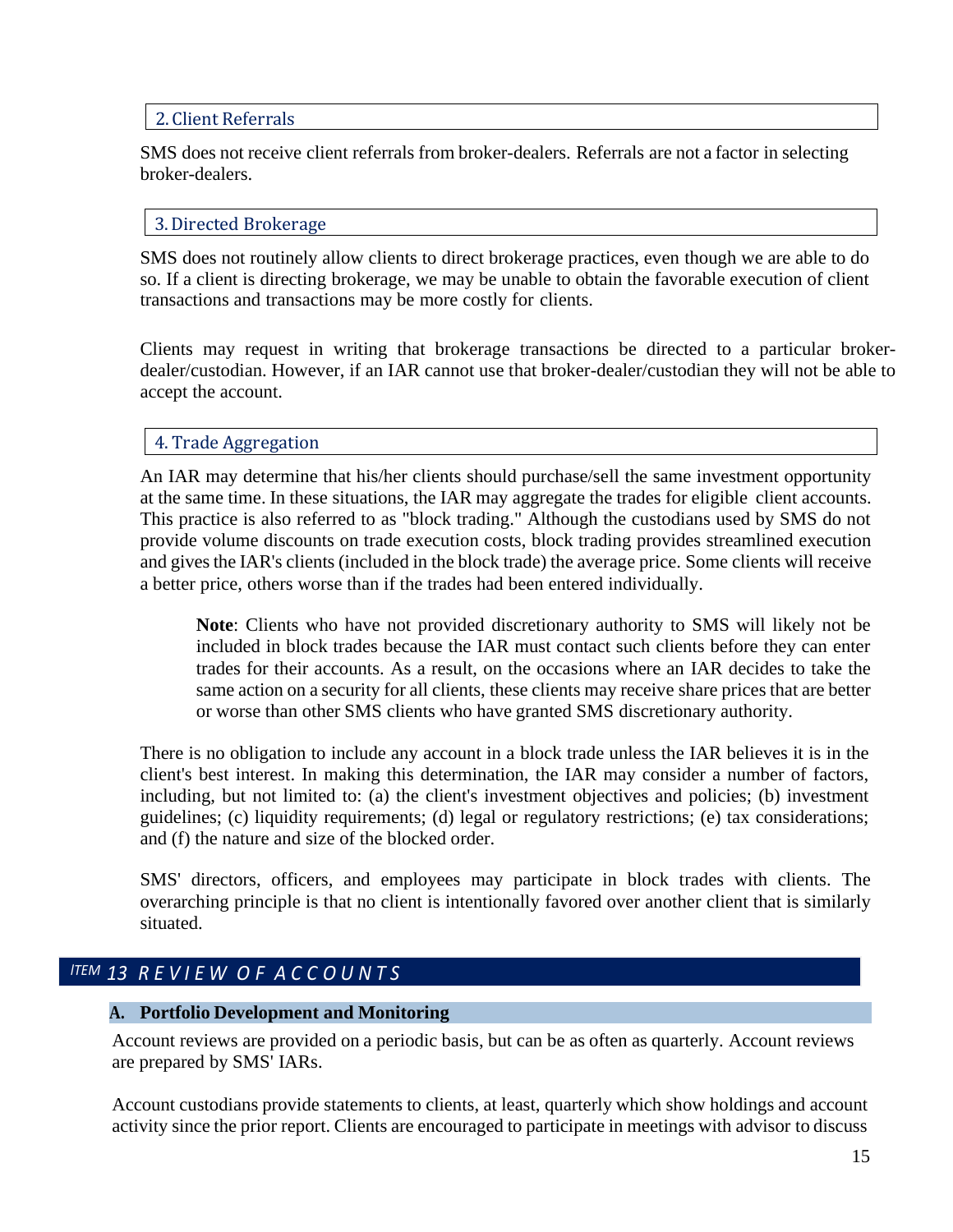and review their accounts. SMS IARs may provide additional reporting quarterly. Clients are urged to compare the information provided in the SMS reports to custodial account statements.

#### <span id="page-18-0"></span>**B. Financial Planning and Consulting**

Generally, financial planning engagements are complete when the IAR delivers the financial plan. Upon the request of a client, a financial plan will be reviewed. Reviews are conducted by the IARs.

Clients are furnished with updated net worth statements, tax projections, estate planning, budgeting and cash flow when requested.

## <span id="page-18-1"></span>*lTEM 14 CLlENT REFERRALS AND OTHER COMPENSATlON*

#### **A. Compensation from Third Parties**

We receive an economic benefit from our custodians in the form of the support products and services it makes available to us and other independent investment advisors whose clients maintain their accounts at Raymond James and Fidelity. These products and services, how they benefit us, and the related conflicts of interest are described above (see *Item 12 - Brokerage Practices*).

We also receive a portion of the advisory fees charged on accounts referred to unaffiliated investment managers.

#### **A. Compensation for Referrals**

SMS compensates third parties for client referrals.

## *lTEM 15 CUSTODY*

Based upon SEC rules and regulations, SMS has custody of client investment advisory accounts because SMS is authorized by our clients to deduct our portfolio development and monitoring fees directly from investment advisory accounts. SMS is deemed to have custody of client assets pursuant to standing letters of authorization ("SLOA") or other similar asset transfer authorization arrangements established by clients with qualified custodians. In accordance with the guidance provided in the SEC Staff's February 21, 2017 Investment Adviser Association No-Action Letter, the affected accounts are not subject to the annual surprise independent accountant examination. SMS has procedures in place to ensure all client funds and securities are held at a qualified custodian including Raymond James or Fidelity, or with respective mutual fund companies. The qualified custodian sends account statements directly to clients, at least, quarterly. Clients are urged to carefully review these statements and compare any report provided by our IARs against those received from the Custodians.

# *lTEM 16 lNVESTMENT DlSCRETlON*

SMS offers discretionary and non-discretionary portfolio development and monitoring services. Prior to us assuming discretionary trading authority over a client's account, the client shall be required to executea discretionary investment advisory agreement, naming SMS as the client's attorney and agent in fact, granting authority to buy, sell, or otherwise effect investment transactions involving the assets in the client's name found in the discretionary account. Clients who engage SMS on a discretionary basis can, at any time, impose reasonable restrictions, in writing, on our discretionary authority. Please see Item 4 -